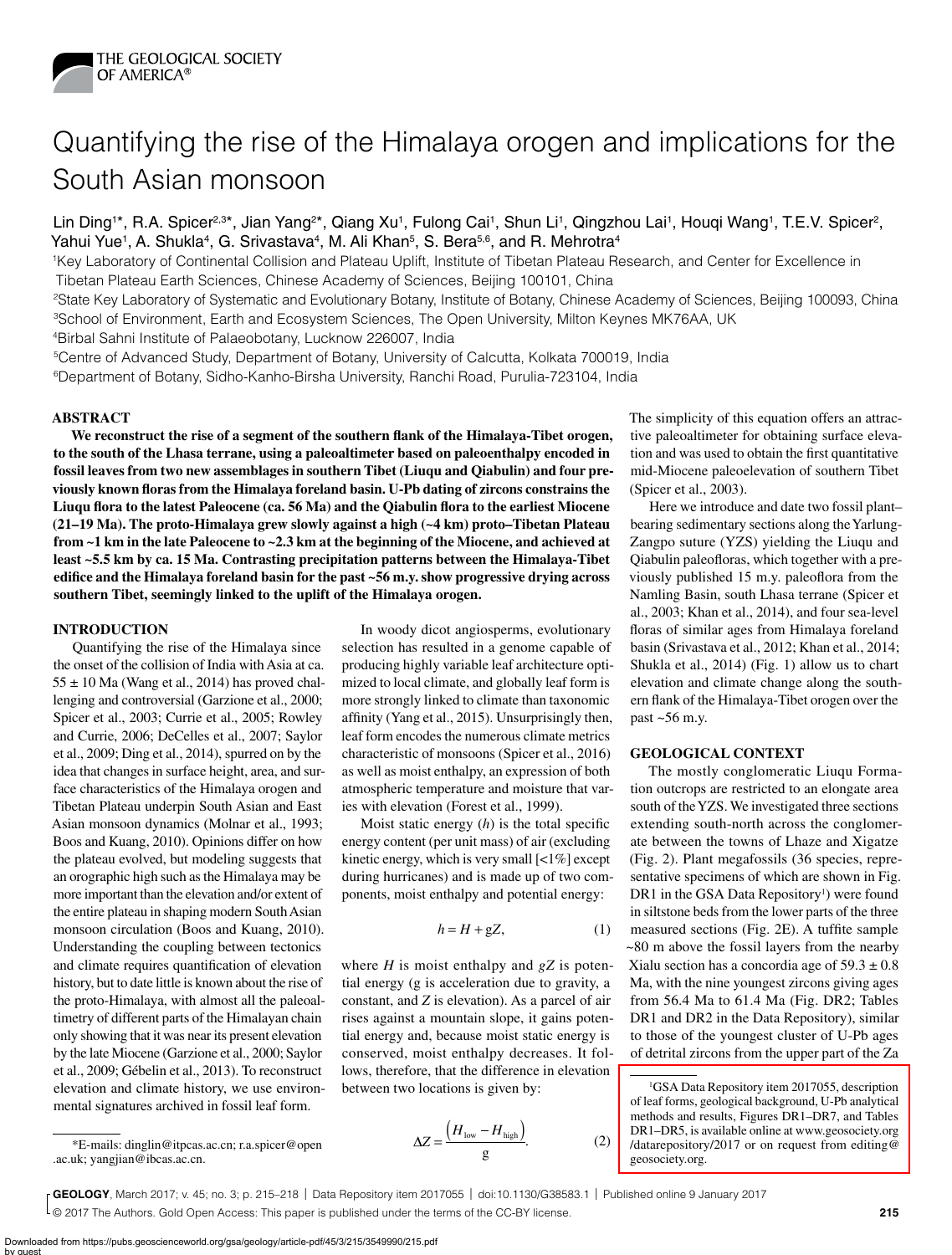

**Figure 1. Sample locations in relation to major geological features in southern Himalaya-Tibet orogen. Paleoelevation study locations: Z—Zhada (~5.5–6.5 km elevation, 9.2 Ma; Saylor et al., 2009); T—Thakkhola (~5.5 km, 11–9 Ma; Garzione et al., 2000); E—Mount Everest (5.1–5.4 km, ca. 15 Ma; Gébelin et al., 2013); N—Namling (4.7–5.4 km, ca. 15 Ma; Spicer et al., 2003; Currie et al., 2005; Khan et al., 2014); Lz—Linzhou (4.5 km, ca. 60–54 Ma; Ding et al., 2014); Nm— Nima (4.6 km, ca. 26 Ma; DeCelles et al., 2007); L—Lunpola (4.8 km, ca. 40–35 Ma; Rowley and Currie, 2006). The Eocene (Gurha1 and Gurha2), late Oligocene (Tirap), and middle Miocene (Kameng River) Indian fossil floras (Srivastava et al., 2012; Khan et al., 2014; Shukla et al., 2014) are from low elevations (<300 m). CLAMP—Climate Leaf Analysis Multivariate Program (Spicer et al., 2003; http://clamp.ibcas.ac.cn); BNS—Bangong-Nujiang suture; YZS—Yarlung-Zangpo suture; MBT—Main Boundary thrust.**



section, which range between 54 and 58 Ma (Fig. DR3; Table DR1). This constrains the deposition of the Liuqu floras to the latest Paleocene (ca. 56 Ma) and is in agreement with megafossil age estimations (Fang et al., 2005). In addition, U-Pb zircon ages of diorite clasts from the lower part of the Liuqu Formation range between 96 and 210 Ma (Fig. DR4; Table DR1) and are within the age range of Gangdese magmatic zircons but significantly different from Himalayan age patterns (Wang et al., 2010). This shows that the base of the Liuqu Formation was derived from the Gangdese arc.

The Qiabulin paleoflora (Fig. DR5) occurs in cross-bedded sandstones within 270 m of gray interlayered sandstones, mudstones, and thinly bedded coals of the Qiuwu Formation. The maximum age of the Qiuwu Formation is 26–21 Ma given by the youngest U-Pb ages of detrital zircons (Fig. 2E; Fig. DR3). The age of the overlying Dazuqu Formation is no older than ca. 19 Ma (Fig. 2E; Fig. DR3), as determined by U-Pb ages of detrital zircons and 40Ar/39Ar analyses of laterally equivalent tuffs (Aitchison et al., 2009), so the age of the Qiabulin flora has to be 21–19 Ma (Fig. 2D).

## **ESTIMATED PALEOELEVATIONS**

The contrasting floral compositions indicate, qualitatively, substantial elevation differences. The ca. 56 Ma Liuqu flora reflects tropical and subtropical vegetation, including palms (Fig. DR6), similar to other contemporary near-sea-level floras in India and southern China (Shukla et al., 2014; Spicer et al., 2016). The earliest Miocene Qiabulin flora conspicuously lacks palms, is temperate in composition, and is distinct from the palm-rich tropical near-coeval coastal vegetation of northern India (Srivastava et al., 2012). The Namling flora is cool temperate in composition, characterized by *Alnus*, *Salix*, and *Acer* (Spicer et al., 2003; Khan et al., 2014), and must have been much higher in elevation than the sea-level mid-Miocene Kameng River flora of the Siwaliks, which is rich in tropical taxa such as *Dipterocarpus* and *Terminalia*. (Khan et al., 2014).

To quantify the elevation changes suggested by floral compositions, we analyzed leaf form.

**Figure 2. Map showing tectonic units and Cenozoic sediments in Himalaya-Tibet orogen. A–D: Geological map of Gongjiongla, Za, Xialu, and Qiabulin areas, respectively. YZS—Yarlung-Zangpo suture; GCT—Great Counter thrust. E: Lithostratigraphy of Liuqu, Qiuwu, and Dazuqu Formations. Grain Size: c—clay; fs—fine sandstone; gr—granule; cg—conglomerate. F: Geological map of Yarlung-Zangpo region between Lhaze and Xigatze towns. GA—Gangdese arc; XFB— Xigatze forearc basin; TH—Tethyan Himalaya. Unit ages: N—Neogene; T—Tertiary; K—Cretaceous; J—Jurassic; Mio—Miocene.**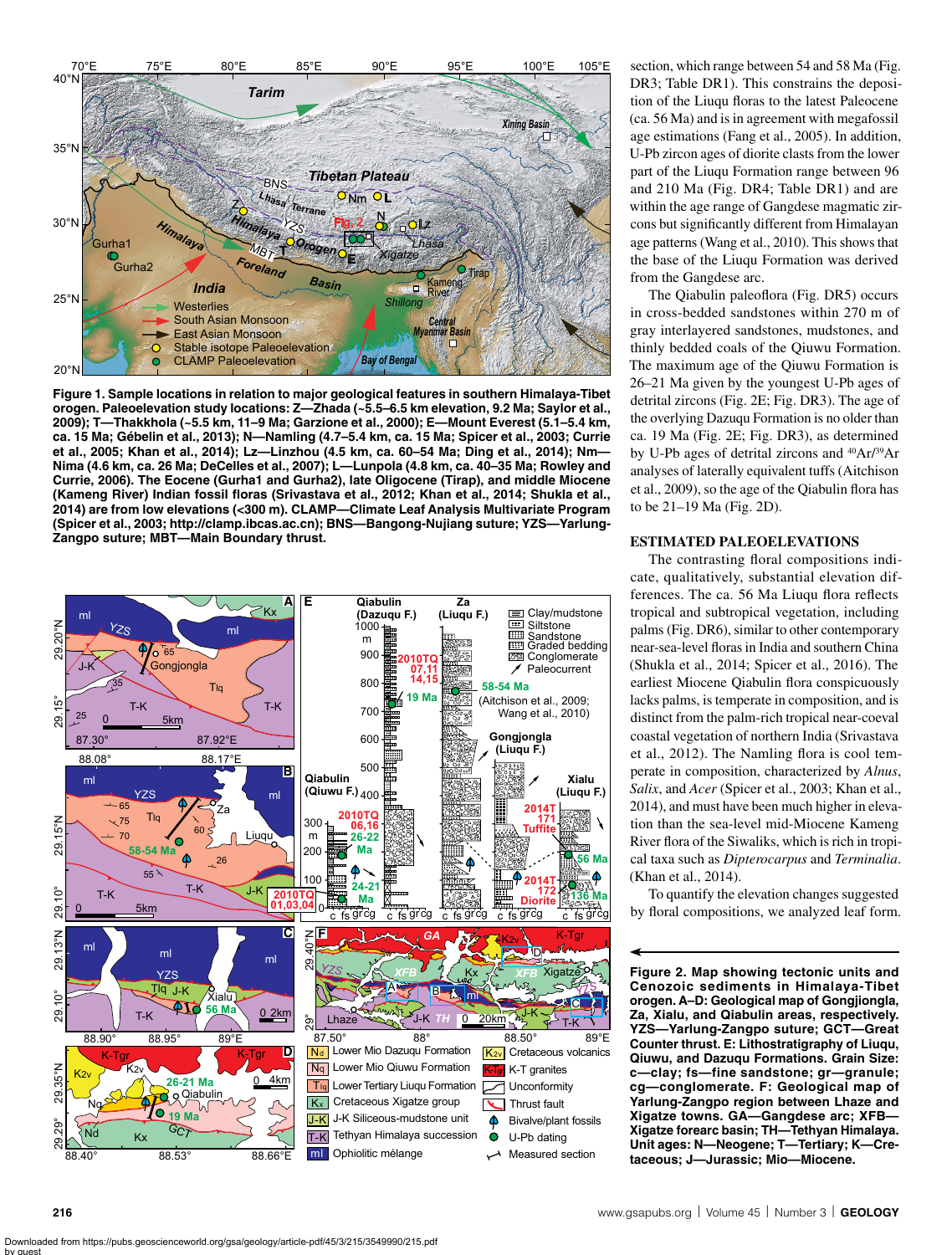The well-archived leaf fossils in the Liuqu and Qiabulin floras allow the use of the Climate Leaf Analysis Multivariate Program (CLAMP) (Spicer et al., 2003; http://clamp.ibcas.ac.cn) (Fig. 3; Tables DR3 and DR4), a non-taxonomic multivariate technique that derives paleoclimate, including paleoenthalpy, from fossil leaf form (e.g., Khan et al., 2014; Spicer et al., 2003).

Laterally equivalent marine units or the presence of mangrove remains show that fossil floras of early Eocene (assemblages Gurha1 and Gurha2), late Oligocene (Tirap), and mid-Miocene (Kameng River) (Fig. 1) age were deposited at sea level (Shukla et al., 2014; Srivastava et al., 2012; Khan et al., 2014). These provide past values of moist enthalpy at sea level (MESL) allowing us to determine the absolute paleoelevations of the Tibetan floras. Figure 3A shows that MESL stays within very narrow limits (353–357 kJ/kg) from ca. 53 Ma to 13 Ma, eliminating the need for precise age determination for the sea-level floras.

Because MESL varies somewhat across latitude, we used paleospatial trends in MESL derived from general circulation paleoclimate models (Fig. DR7) to correct for paleospatial differences between the fossil sites. To obtain MESL at the paleopositions of the Tibetan sites compatible with those obtained from leaf form, we used the modeled MESL differences between the Indian and Tibetan sites to adjust the CLAMP-derived MESL values obtained from the Indian floras (Table DR5). In practice we found that adjusted Liuqu and Qiabulin MESL values resulted in only small elevation increases (Fig. 4) well within methodological uncertainties of ±0.9 km.

Figure 3A also shows that the Liuqu flora plots close to the sea-level group, while the Qiabulin and Namling floras yield lower enthalpies indicating higher altitudes. Figures 3B and 3C and Table DR4 give all CLAMP results and show progressive drying on the Himalaya-Tibet orogen. Figure 4 and Table DR5 show predicted elevations of  $\sim 0.9 \pm 0.9$  km for the Liuqu fossil flora and  $\sim$  2.3  $\pm$  0.9 km for the Qiabulin leaves. As with previous results, the Namling Basin is predicted to have been at  $\sim$  5.5  $\pm$  0.9 km (Khan et al.,  $2014$ ),  $\sim$ 1.2 km higher than the presentday basin floor.

# **DISCUSSION AND CONCLUSIONS**

## **Building the Himalaya Orogen**

Our CLAMP results, coupled with those using stable isotopes (Garzione et al., 2000; Saylor et al., 2009; Gébelin et al., 2013), place bounds on the surface uplift history of the Himalaya orogen (Fig. 4). Our study areas straddle the YZS and lie within the wedge-top depozone of the Yarlung-Zangpo foreland basin system which may have resulted from flexural subsidence when Asia loaded onto India. Between ca.



**Figure 3. Plots of Climate Leaf Analysis Multivariate Program (CLAMP) results for Himalaya-Tibet orogen and Himalaya foreland basin (see Fig. 1 for sample locations). A: Enthalpy regression using PhysgAsia2 (http://clamp.ibcas.ac.cn/CLAMP\_PhysgAsia2.html) and HiRes-GRIDMetAsia2 training sets (Khan et al., 2014). Error bars are 2**s**. B: Comparison of precipitation during the three consecutive wettest months (3-WET) and three consecutive driest months (3-DRY) between Himalaya-Tibet orogen and Himalaya foreland basin. C: Ratio of 3-WET to 3-DRY gives indication of seasonality of rainfall.**



**Figure 4. Time-altitude plot for Himalaya orogen based on Climate Leaf Analysis Multivariate Program (CLAMP) analysis and isotopes. Elevations are for basin floors (see Fig. 1 for locations); uncertainties are 2**s**. Raw CLAMP elevations (yellow) are adjusted for model-derived latitude and longitude enthalpy gradients (red) (Khan et al., 2014). Dashed lines show average convergence rates (mm yr–1) between India and Eurasia in the northwest and northeast corners of India since 60 Ma (Molnar and Stock, 2009).**

58.5 Ma and ca. 55 Ma, the YZS must have been near sea level because the last marine units in the area are of this age (Ding et al., 2005) and was situated on the southern margin of the preexisting high Gangdese Mountains  $(4.5 \pm 0.4)$ km) (Ding et al., 2014).

CLAMP results and the distinctly tropical aspect of the palm-rich vegetation show that the Liuqu flora was still relatively low in elevation (~1 km or lower) soon after deposition of the last marine units. At the start of the Miocene, the Qiabulin flora was at ~2.3 km. By 15 Ma, stable isotope results put the Mount Everest region of the Himalaya at >5.0 km (Gébelin et al., 2013), similar to the elevation of Namling,

probably due to activation of southward thrusts and crustal thickening. Comparison of our uplift record with a 40% slowdown in the convergence rate between India and Asia during 20–11 Ma (Molnar and Stock, 2009) suggests that our localized paleoelevation history reflects uplift, and convergence resistance, on a wider scale along the southern flank of Tibet (Fig. 4), but our data do not constrain the many possible mechanisms involved.

Deformation and uplift were not transmitted as far north as the Namling Basin after 15 Ma. The minimum ~1 km descent of Namling since 15 Ma, due to extension along a northsouth rift zone (Armijo et al., 1986), contrasts

Downloaded from https://pubs.geoscienceworld.org/gsa/geology/article-pdf/45/3/215/3549990/215.pdf by guest